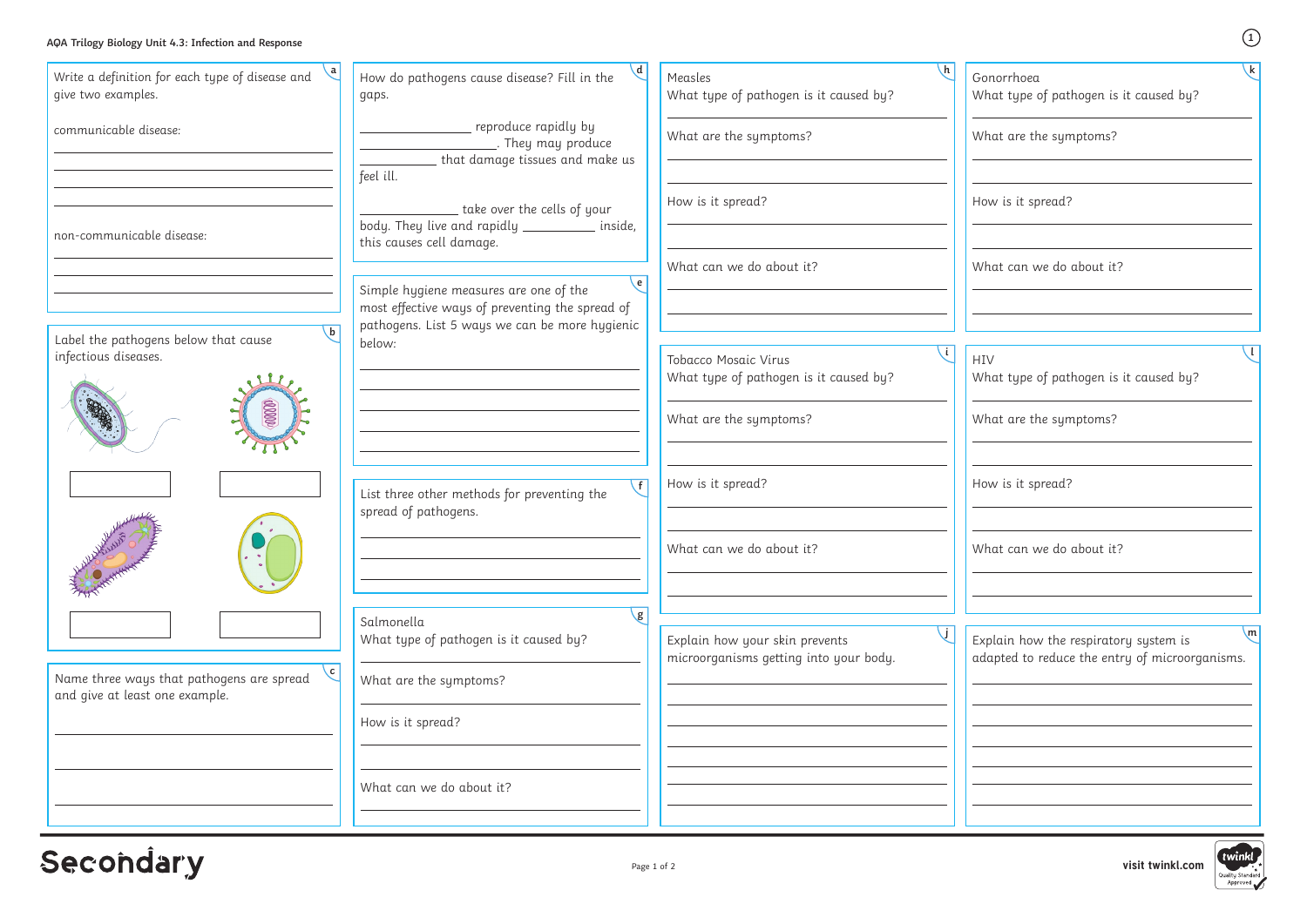**visit twinkl.com**

| AQA Trilogy Biology Unit 4.3: Infection and Response |            |                                                                                                                                                                                                                                                                                                               |                                                                                                                                                          |                   |                                                    |                  | (2)                                                           |  |  |
|------------------------------------------------------|------------|---------------------------------------------------------------------------------------------------------------------------------------------------------------------------------------------------------------------------------------------------------------------------------------------------------------|----------------------------------------------------------------------------------------------------------------------------------------------------------|-------------------|----------------------------------------------------|------------------|---------------------------------------------------------------|--|--|
| Malaria<br>What type of pathogen is it caused by?    | $\sqrt{n}$ | $\sqrt{d}$<br>Explain how the digestive system is adapted<br>to reduce the entry of microorganisms.                                                                                                                                                                                                           | Tick the correct boxes.                                                                                                                                  |                   |                                                    |                  | $\vee$<br>State where the following drugs were<br>discovered. |  |  |
|                                                      |            |                                                                                                                                                                                                                                                                                                               |                                                                                                                                                          | Treat<br>Symptoms | Kills<br>Bacteria                                  | Kills<br>Viruses | The heart drug digitalis: _________________                   |  |  |
| What are the symptoms?                               |            |                                                                                                                                                                                                                                                                                                               | painkillers                                                                                                                                              |                   |                                                    |                  | The painkiller aspirin: ____________________                  |  |  |
|                                                      |            |                                                                                                                                                                                                                                                                                                               | antibiotics                                                                                                                                              |                   |                                                    |                  |                                                               |  |  |
| How is it spread?                                    |            | $\mathsf{r}$<br>Describe each role of a white blood cell and<br>explain how it protects you against disease.                                                                                                                                                                                                  |                                                                                                                                                          |                   |                                                    |                  |                                                               |  |  |
| What can we do about it?                             |            |                                                                                                                                                                                                                                                                                                               | Define the following terms:                                                                                                                              |                   |                                                    |                  |                                                               |  |  |
|                                                      |            | $\begin{pmatrix} 0 & 0 & 0 \\ 0 & 0 & 0 \\ 0 & 0 & 0 \end{pmatrix} \rightarrow \begin{pmatrix} 0 & 0 & 0 \\ 0 & 0 & 0 \\ 0 & 0 & 0 \end{pmatrix} \rightarrow \begin{pmatrix} 0 & 0 & 0 \\ 0 & 0 & 0 \\ 0 & 0 & 0 \end{pmatrix} \rightarrow \begin{pmatrix} 0 & 0 & 0 \\ 0 & 0 & 0 \\ 0 & 0 & 0 \end{pmatrix}$ |                                                                                                                                                          |                   |                                                    |                  | Why is it difficult to discover new medicines?                |  |  |
| Rose Black Spot                                      | $\circ$    |                                                                                                                                                                                                                                                                                                               |                                                                                                                                                          |                   |                                                    |                  | w                                                             |  |  |
| What type of pathogen is it caused by?               |            | antigen: _____________________________                                                                                                                                                                                                                                                                        |                                                                                                                                                          |                   |                                                    |                  | Where do most new drugs now come from?                        |  |  |
| What are the symptoms?                               |            |                                                                                                                                                                                                                                                                                                               |                                                                                                                                                          |                   |                                                    |                  |                                                               |  |  |
|                                                      |            |                                                                                                                                                                                                                                                                                                               | antibody: _____________________                                                                                                                          |                   |                                                    |                  | What has to happen before a drug can be used?                 |  |  |
| How is it spread?                                    |            |                                                                                                                                                                                                                                                                                                               |                                                                                                                                                          |                   |                                                    |                  |                                                               |  |  |
| What can we do about it?                             |            |                                                                                                                                                                                                                                                                                                               | herd immunity: __________________                                                                                                                        |                   |                                                    |                  |                                                               |  |  |
|                                                      |            |                                                                                                                                                                                                                                                                                                               |                                                                                                                                                          |                   |                                                    |                  | $\mathsf{X}$<br>Describe each process of drug testing.        |  |  |
|                                                      |            |                                                                                                                                                                                                                                                                                                               |                                                                                                                                                          |                   |                                                    |                  |                                                               |  |  |
| Describe how vaccinations prevent illness.           | $\sqrt{p}$ |                                                                                                                                                                                                                                                                                                               | Fill in the missing words:                                                                                                                               |                   |                                                    | ∖u I             |                                                               |  |  |
|                                                      |            | 6 <del>2</del> → 6 → * → * **                                                                                                                                                                                                                                                                                 | The use of ______________ has greatly                                                                                                                    |                   |                                                    |                  |                                                               |  |  |
|                                                      |            |                                                                                                                                                                                                                                                                                                               | reduced the deaths from infectious ___________<br>diseases. However the evolution of strains that<br>are __________________ to antibiotics is a concern. |                   |                                                    |                  |                                                               |  |  |
|                                                      |            |                                                                                                                                                                                                                                                                                                               |                                                                                                                                                          |                   |                                                    |                  |                                                               |  |  |
|                                                      |            |                                                                                                                                                                                                                                                                                                               |                                                                                                                                                          |                   | <u>__________________</u> are specific which means |                  |                                                               |  |  |
|                                                      |            |                                                                                                                                                                                                                                                                                                               |                                                                                                                                                          |                   |                                                    |                  |                                                               |  |  |

# Secondary

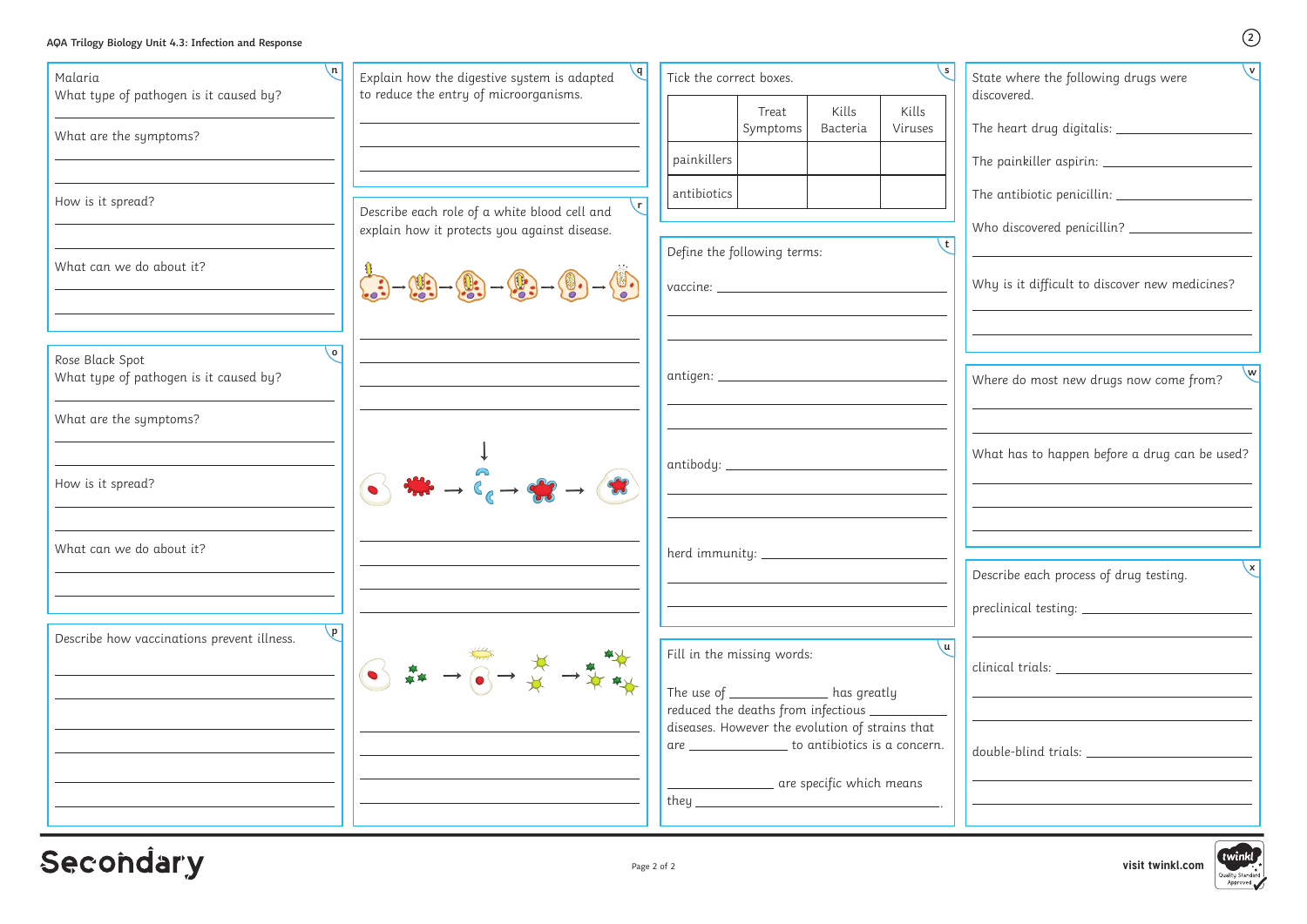Write a definition for each type of disease and **a** give two examples. communicable disease: **Caused by pathogens and can be passed from one person to another. Possible examples: measles, salmonella, gonorrhoea, HIV, tobacco mosaic virus, rose black spot, malaria.** non-communicable disease: **Can not be passed on from one person to another. Possible examples: heart disease, diabetes, cancer.** Label the pathogens below that cause infectious diseases. **b** How do pathogens cause disease? Fill in the gaps. **Bacteria** reproduce rapidly by **binary fission**. They may produce **toxins** that damage tissues and make us feel ill. **Viruses** take over the cells of your body. They live and rapidly **reproduce** inside, this causes cell damage. **d** Simple hygiene measures are one of the most effective ways of preventing the spread of pathogens. List 5 ways we can be more hygienic below: **• Washing hands after using the toilet, before cooking or eating, and after contact with animals or sick people. • Using disinfectants on surfaces. • Keeping raw meat away from food that is eaten uncooked. • Coughing or sneezing into a tissue. • Keeping agricultural machinery, and people using it, clean to prevent the spread of plant diseases. e** Name three ways that pathogens are spread and give at least one example. **By air: cold, flu, tuberculosis. By direct contact: malaria, STDs, HIV. By water: cholera, salmonellosis. c** Salmonella What type of pathogen is it caused by? **bacteria** What are the symptoms? **Fever, abdominal cramps, vomiting and diarrhoea.** How is it spread? **Eating undercooked food or food contaminated from contact with raw meat, e.g. raw chicken.** What can we do about it? **Poultry are vaccinated to control the spread. g** List three other methods for preventing the spread of pathogens. **1. Keep infected individuals in isolation. 2. Destroy the vectors that carry pathogens. 3. vaccination f** Measles What type of pathogen is it caused by? **virus** What are the symptoms? **A fever and red rash on the skin. Can be fatal if there are complications.** How is it spread? **By air - the inhalation of droplets from coughs and sneezes.** What can we do about it? **There is no treatment, so young children are vaccinated against it. h** Tobacco Mosaic Virus What type of pathogen is it caused by? **virus** What are the symptoms? **Mosaic discolouration of the leaves which reduces photosynthesis and affects the growth of the plant.** How is it spread? **Direct contact between diseased plant material and healthy plants. Insects can also act as vectors.** What can we do about it? **TMV resistant strains. Good hygiene and pest control. i bacteria virus protist fungi** Explain how your skin prevents microorganisms getting into your body. **It acts as a barrier to prevent pathogens reaching the tissues beneath. Platelets quickly form scabs to seal any cuts. It produces antimicrobial secretions to kill pathogens. It is covered with microorganisms that act as an extra barrier to entry. j**

# **Secondary**

What can we do about it? **Treat with antibiotics. Use a barrier method of contraception.**

**HIV** 

**1**

Gonorrhoea What type of pathogen is it caused by? **bacteria**

What are the symptoms?

**Thick yellow or green discharge from the vagina or penis and pain on urinating.**

How is it spread? **Sexual contact**

**k**

What type of pathogen is it caused by? **virus**

What are the symptoms?

**Initially causes a flu-like illness. Damages the immune system so that it can't deal with other infections or cancers.**

How is it spread?

**Sexual contact or exchange of bodily fluids, such as blood.**

What can we do about it?

**Antiretroviral drugs help to stop the virus attacking the immune system. There is no cure or vaccine.** 

**l**

**The lining of the nose produces mucus and is full of hairs to trap particles in the air that may contain pathogens.**

Explain how the respiratory system is adapted to reduce the entry of microorganisms. **m**

**The lining of the trachea and bronchi produce mucus which is moved to the back of the throat by the cilia projections of epithelial cells.**